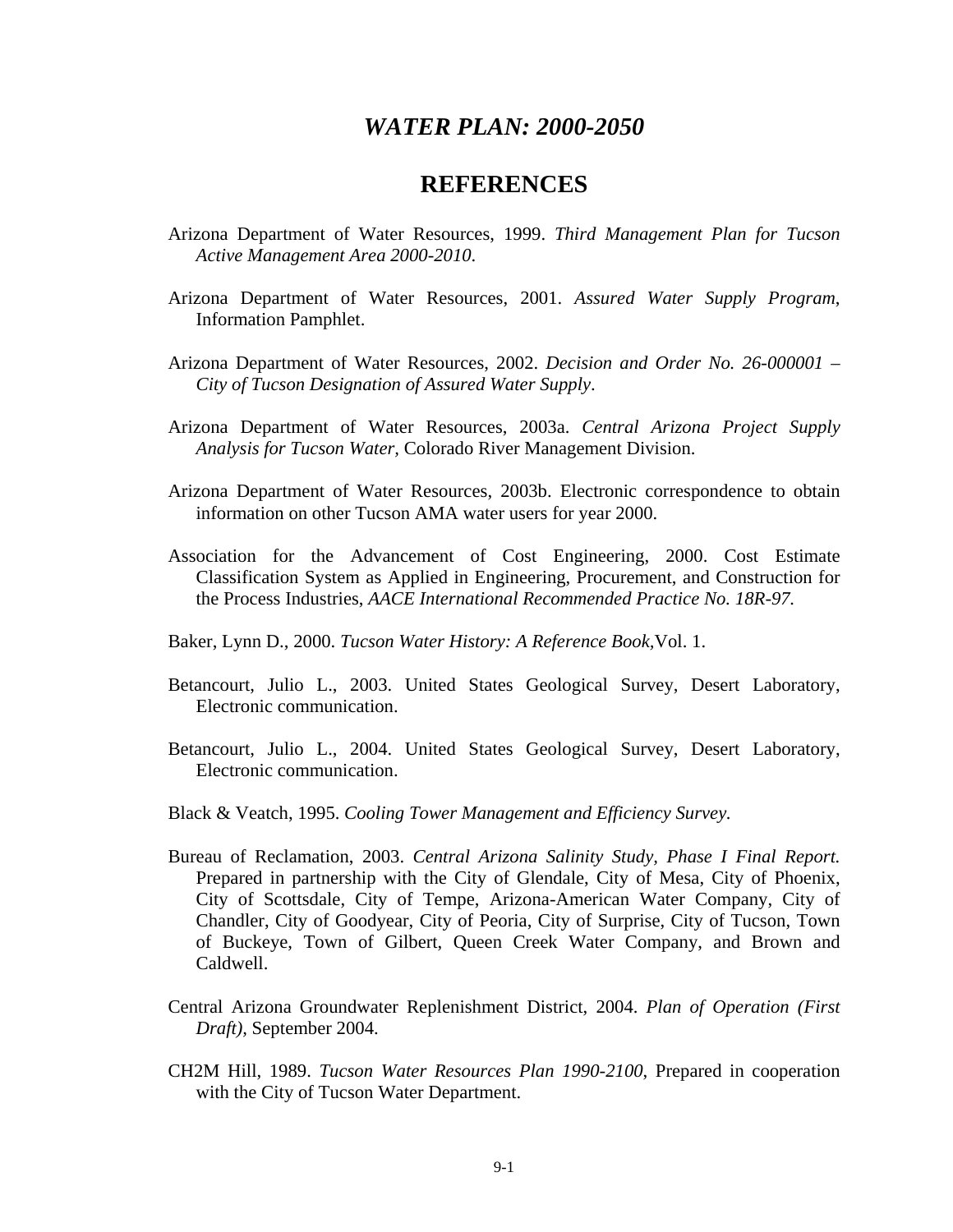City of Tucson, 1975. *Mayor & Council Resolution #9408.* 

Davidson, E.S., 1973. *Geohydrology and Water Resources of the Tucson Basin*. United States Geological Survey, Water Supply Paper.

Driscoll, Fletcher G., 1986. *Groundwater and Wells, Second Edition,* Johnson Division.

- Errol L. Montgomery & Associates, 2004. *Second Update of Projections of Changes in Groundwater Levels and Groundwater Quality, Central Avra Valley Storage and Recovery Project (CAVSARP), Pima County, Arizona*. Prepared for Tucson Water.
- Graft, Marty, 1997. *Draft Summary of Landscape Survey Results*, University of Arizona, Department of Hydrology and Water Resources.
- Inter Tribal Council of Arizona, 2003. Web site: *http://www.itcaonline.com/tribes\_tohono.html/.*
- Lewis, M. Byron, 2004. *Arizona Prior Appropriation Law: History and Recent Developments*, Arizona Water Law, 12<sup>th</sup> Annual Conference, CLE International.
- Logan, Michael F., 2002. *The Lessening Stream: An Environmental History of the Santa Cruz River,* University of Arizona Press, Tucson.
- Malcolm Pirnie, 1996. *Tucson Water Department, Application for Designation of Assured Water Supply.*
- Malcolm Pirnie, 1998. *Central Avra Valley Storage and Recovery Project, Task 6: Water Quality Management Program Iron Release Testing Results.*
- McPherson, E.G., and Haip, R.A., 1989. *Emerging Desert Landscape in Tucson, Geographical Review*, Vol. 79, No. 4.
- Metropolitan Domestic Water Improvement District (MDWID), 2003. Web site: *http://www.metrowater.com/.*

National Weather Service, 2004. Web site: http://www.wrh.noaa.gov.

- Pima Association of Governments, 1994. *CAP Water Salinity Impacts on Water Resources of the Tucson Basin,* prepared for Tucson Water.
- Pima Association of Governments, 2003. *DRAFT PAG Census Tract Forecasts 2000- 2050, Year 2000 Transportation Analysis Zone Dataset, Year 2030 Transportation Analysis Zone Dataset.*